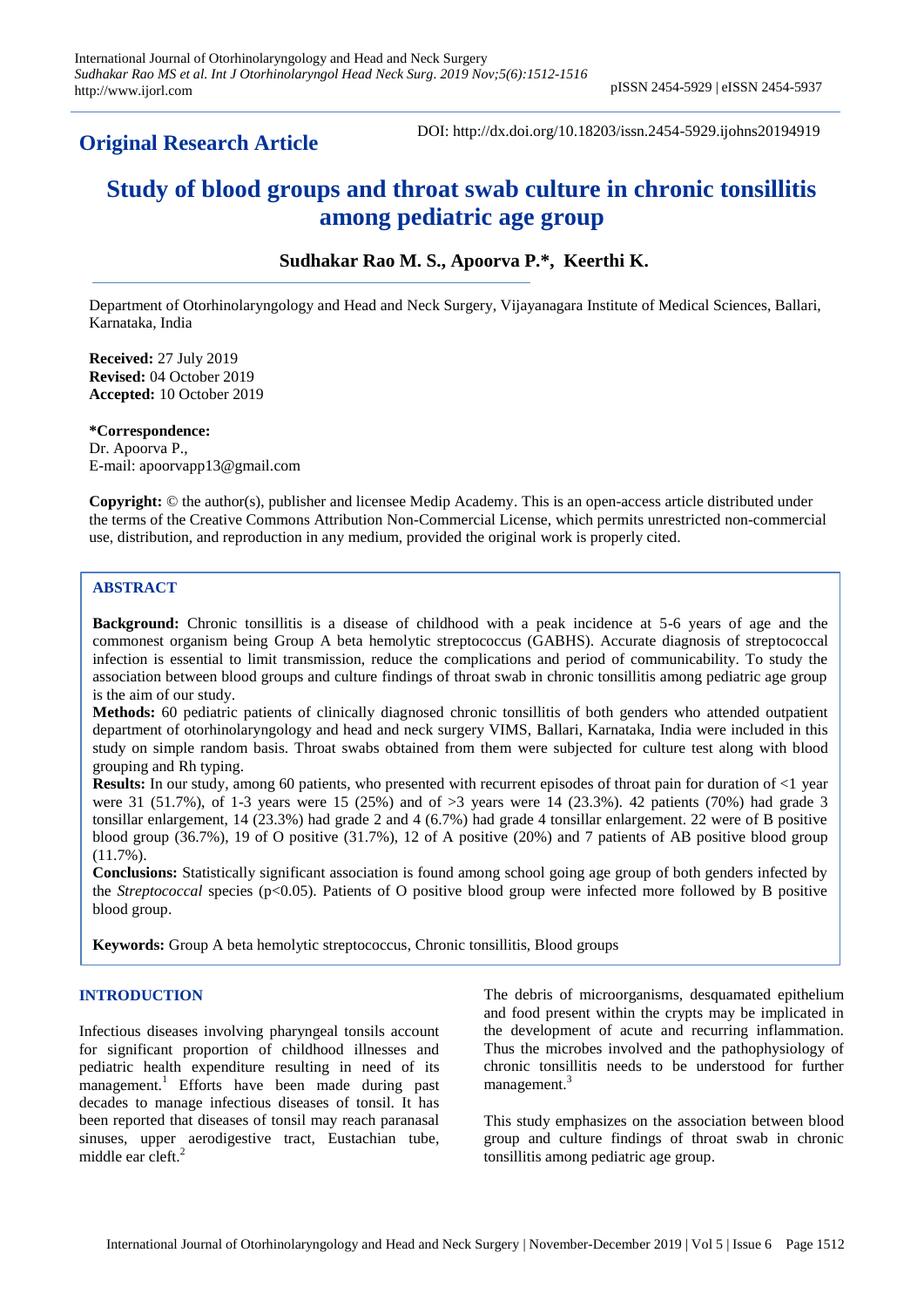#### **METHODS**

This is a prospective study conducted for a period of 1 year from March 2018 to February 2019 in the Department of Otorhinolaryngology head and neck surgery VIMS, Ballari, Karnataka, India. The patients were selected on simple random basis after taking informed written consent from the parents /guardians. We included 60 clinically diagnosed chronic tonsillitis patients of pediatric age group of both genders attending the outpatient department of otorhinolaryngology.

#### *Inclusion criteria*

All chronic tonsillitis patients of paediatric age group.

#### *Exclusion criteria*

Paediatric patients with acute on chronic tonsillitis patients, unilateral peritonsillitis patients and membranous tonsillitis patients.

Throat swabs were obtained from them and were subjected for the culture test. We also investigated them for ABO blood groups and Rh factor.

#### *Statistical analysis and methods*

Data was collected by using a structured proforma. Data entered in MS excel sheet and analyzed by using SPSS 23.0 version IBM USA. Qualitative data was expressed in terms of proportions. Quantitative data was expressed in terms of Mean and standard deviation. Association between two qualitative variables was seen by using chi square/ Fischer's exact test. Descriptive statistics of each variable was presented in terms of Mean, standard deviation, standard error of mean. A p value of <0.05 was considered as statistically significant whereas a p value <0.001 was considered as highly significant.

## **RESULTS**

In our study, among 60 patients, 31 were male (51.7%) and 29 were female (48.3%) (Figure 1). Those aging 6-10 years were 32 (53.3%) and 11-15 years were 25 (41.7%) an 3 patients were  $\leq$  years of age (5%) (Figure 2). Patients who presented with recurrent episodes of throat pain for duration of  $\langle 1 \rangle$  year were 31 (51.7%), of 1-3 years were 15 patients (25%) and 14 patients (23.3%) had symptoms for  $>3$  years (Figure 3). 42 patients (70%) had grade 3 tonsillar enlargement, 14 patients (23.3%) had grade 2 and 4 patients (6.7%) had grade 4 tonsillar enlargement (Figure 4). 22 patients were of B positive blood group (36.7%), 19 patients were of O positive (31.7%), 12 patients of A positive (20%) and 7 patients of AB positive blood group (11.7) (Figure 5). Most common organism isolated from throat swab culture is found to be streptococcus species among both genders in school going age group (Figure 6 and 7). This study results are indicative of strong association between tonsillar enlargement as a result of chronicity and the *Streptococcal* species (p<0.05) infection (Figure 8). This organism is more commonly found in O positive (11 patients, 57%) blood group individuals followed by individuals of B positive blood group (12 patients, 54.6%) (Figure 9).



**Figure 1: Distribution according to sex.**



**Figure 2: Distribution according to age.**







**Figure 4: Distribution according to grades of tonsillar enlargement.**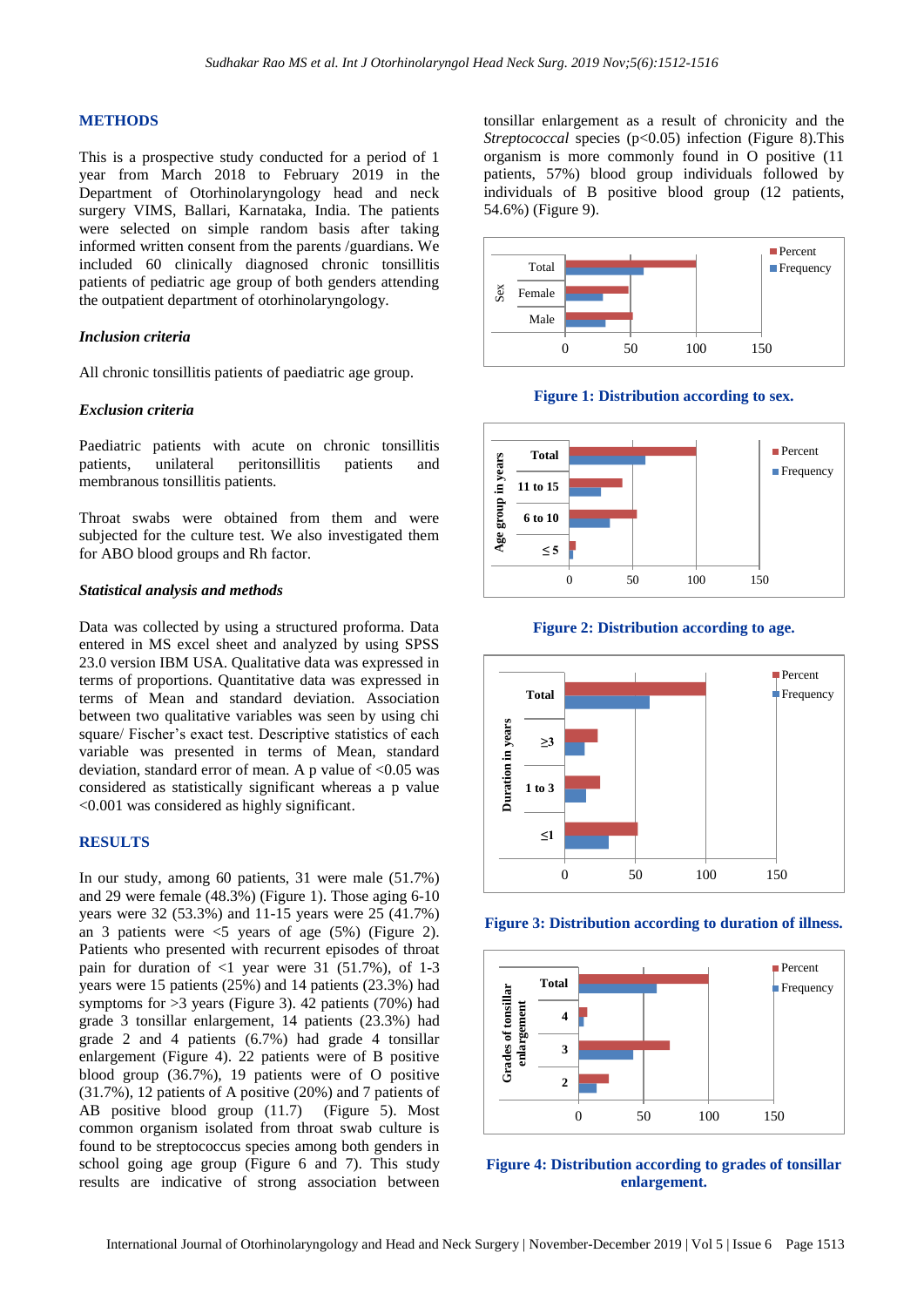











**Figure 8: Distribution of subjects according to throat swab culture organism and tonsillar enlargement.** Chi square: 46.79; p value: 0.041 (<0.05), significant.



**Figure 9: Distribution of subjects according to throat swab culture and blood groups.** Chi square: 30.2 ; p value: 0.35 (>0.05), not significant.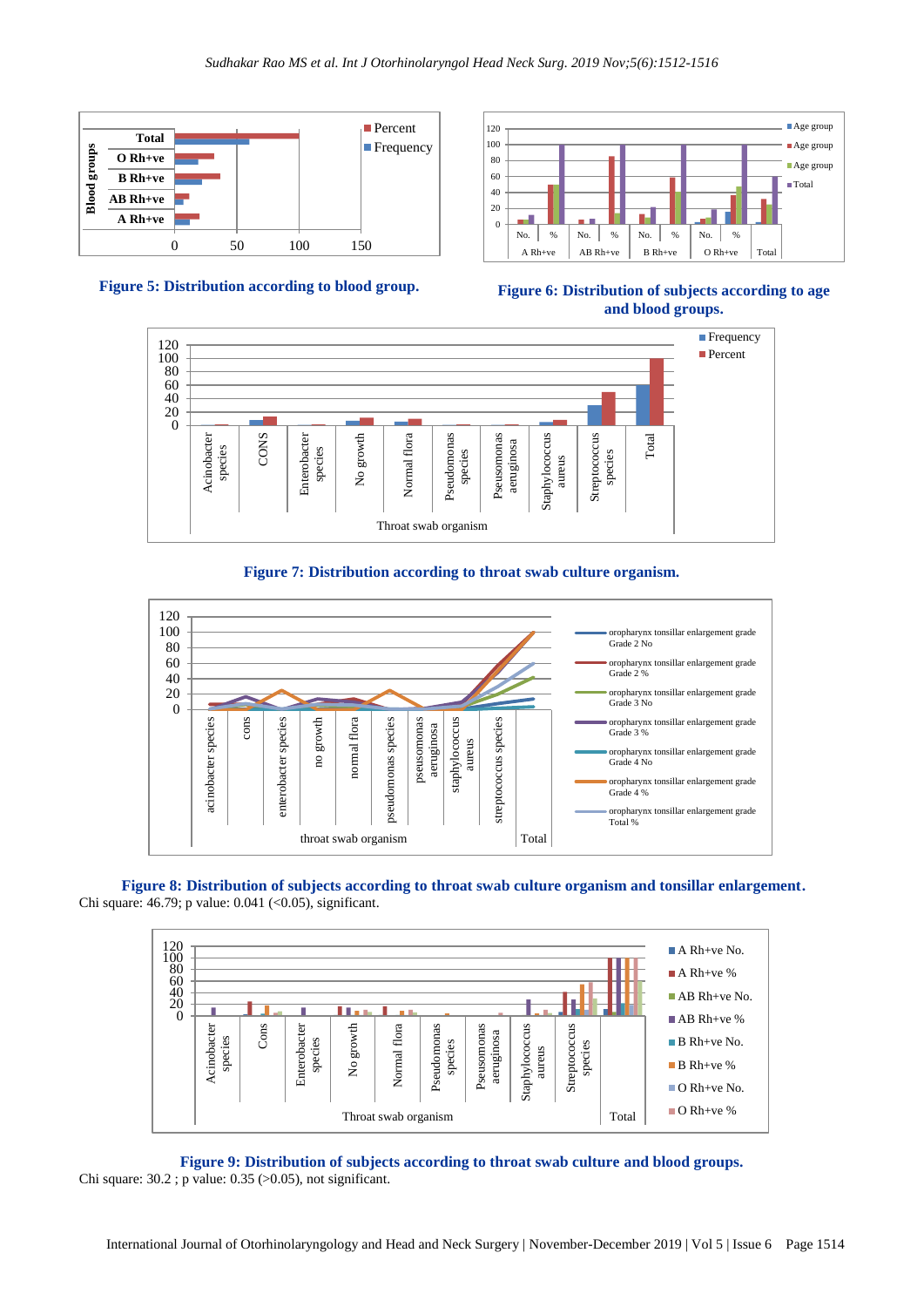#### **DISCUSSION**

Chronic tonsillitis is one of the prevalent infections in children and adolescents which necessitate its management according to the paradise criteria.<sup>4,5</sup>

Chronic tonsillitis might be caused by bacterial or viral agents. The commonest bacterial cause being Group A beta hemolytic streptococcus (GABHS).<sup>6-8</sup> GABHS is implicated in 15% to 30% of children who present with tonsillopharyngitis.<sup>9,10</sup>

The other organisms which can be found on the surface of diseased tonsils are *Haemophillus influenza, Staphylococcus aureus, alpha hemolytic streptococci, Brahmella* spp, anaerobes, Chlamydia, mycoplasma and respiratory viruses.<sup>11,12</sup>

A single throat culture is 90% specific and 90% to 97% sensitive for GABHS growth making it the diagnostic test of choice.<sup>13</sup> The period of communicability can be reduced if GABHS is diagnosed and treated early in the clinical course.<sup>14</sup>

In our study, the most commonly isolated organism among both genders is *Streptococcus* species among school going age group. This result is similar to the study conducted by AlAni in Iraq. They also found the positive rate of chronic tonsillitis in blood group O positive.<sup>15</sup>

Among ABO blood group distribution in India, the most prevalent blood group is O followed by B, A, AB blood groups. $16$  The A, B, O blood group systems were first described by Karl Landsteiner in 1900 and the AB blood group was later described by Von Decastallo and Sturli in 1902.<sup>17</sup>ABO blood group system is mapped at 9q 34.2 region and the H antigen being the precursor antigen for AB, A, B blood group formation is coded by H gene on Chromosome  $19.^{18, 19}$ 

Very few studies in the literature compared the throat swab culture findings and the blood groups. To find out the association if any between ABO blood groups and the throat swab culture findings was the purpose of our study.

This study results are indicative of strong association between tonsillar enlargement and the Streptococcal species infection of both genders indicating the chronicity.

But in a study conducted by Fadhil (1989), they found the highest rate of chronic tonsillitis in B positive blood group individuals.<sup>20</sup>

#### **CONCLUSION**

This study results are indicative of strong association between tonsillar enlargement as a result of chronicity and the *Streptococcal* species (p<0.05) infection among the school going children of both genders. Individuals of O positive blood group are more commonly infected by *Streptococcus* followed by individuals of B positive blood group. Further studies are required in larger sample size in this regards along with explorating genome studies for the loci of chromosome determining blood groups and their role in the chronicity of this disease.

## **ACKNOWLEDGEMENTS**

We thank Dr. G. Shankar, Professor and HOD, Department of Otorhinolaryngology and Head and Neck surgery, Vijayanagara Institute of Medical Sciences, Ballari, for his constant encouragement, support and guidance.

*Funding: No funding sources Conflict of interest: None declared Ethical approval: The study was approved by the Institutional Ethics Committee*

#### **REFERENCES**

- 1. Peyton Shirley W, Wooley AL, Wiatrak BJ. Pharyngitis and adenotonsillar disease. In: Flint PW, Haughey BH, Lund VL, Niparko JK, Richardson MA, Robbins KT, et al (eds). Cummings Otolaryngology Head & Neck Surgery. 5th edition. 196rd Volume. Philadelphia, PA: Mosby; 2010: 2782-2802.
- 2. Morris DP. "Bacterial biofilm in upper respiratory tract infections. Curr Infec Dis Reports. 2007;9(3):186-92.
- 3. Mckerrow WS. Diseases of tonsil. In: Gleeson M, Browning GG, Burton MJ, Clarke R, Hibbert J, Jones NS, et al (eds). Scott-Brown's Otorhinolaryngology, Head and Neck Surgery. 7th edition. 95th Volume. Newyork, NY: Edward Arnold; 2008: 1219-1228.
- 4. Gerber MA. Diagnosis of group a beta-haemolytic streptococcal. J Paediatr. 1998;27:269-73.
- 5. Paradise JL, Bluestone CD, Bachman RZ, Colborn DK, Bernard BS, Taylor FH, et al. Efficacy of tonsillectomy for recurrent throat infection in severely affected children: results of parallel randomized and non-randomized clinical trials. N Engl J Med. 1984;310:674-83.
- 6. Bajaj Y, Hore I. Diseases of tonils, tonsillectomy and tonsillotomy . In: Watkinson JC, Clake RW, Aldren CP, Bamiou DE, Irving RM, Kubba H, Saeed SR (eds). Scott-Brown's Otorhinolaryngology, Head and Neck Surgery. 8th edition. 38th Volume. Newyork NY: Taylor & Francis Group, LLC; 2018: 435-442.
- 7. Bisno AL. Primary care: acute pharyngitis. N Engl J Med. 2001;344:205–11.
- 8. Bisno AL. Acute pharyngitis: etiology and diagnosis. Pediatr. 1996;97:949.
- 9. Bisno AL. Acute pharyngitis. N Engl J Med. 2001;344(3):205–11.